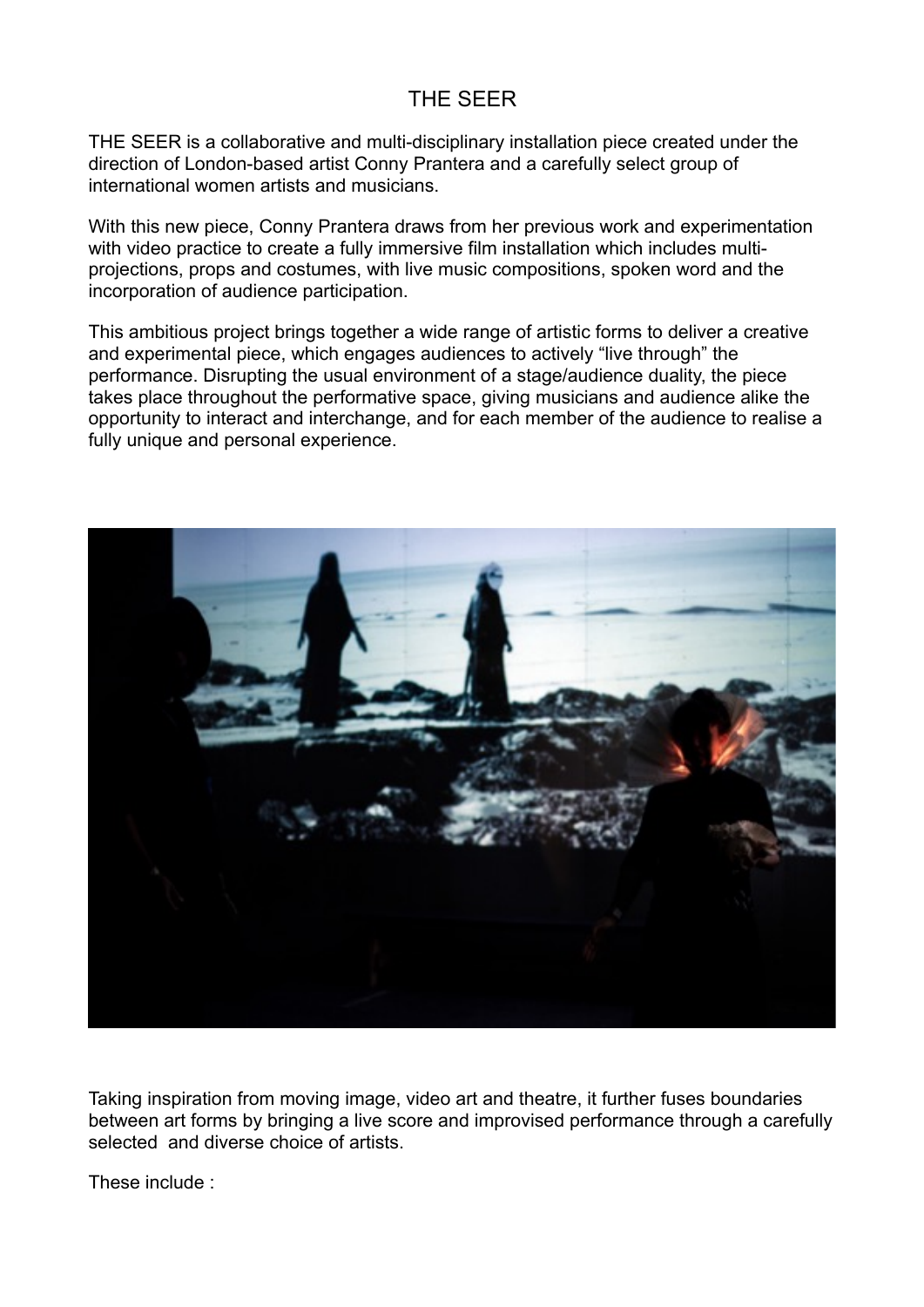- French Electronic Musician, Producer and world renowned Violinist, Agathe Max (http:// www.agathemaxmusic.com/ )
- Sound Healer and Vocalist Lani Rocillo who works with vocal energetics, soul language, gongs, drums, and himalayan singing. ([http://www.soundbeing.co.uk/about-om/\)](http://www.soundbeing.co.uk/about-om/)
- Joanna Pucci, Electronic musicians [\(https://soundcloud.com/inga-orsa\\_burl\)](https://soundcloud.com/inga-orsa_burl) whose music under the moniker BURL has gathered a significant following between Italy and the UK.
- Sound Artist and Composer Rebecca Horrox who has recently created the Opera Walk, [TEFFRADOT commissioned by Soundlands, Bangor. \(http://lahorrox.com/soundworks/](http://lahorrox.com/soundworks/teffradot-opera-walk/) teffradot-opera-walk/).
- Sculptor and costume designer Eliza Bennett. [\(http://www.elizabennett.co.uk/\)](http://www.elizabennett.co.uk/)
- Sound Artist and Researcher EllenSouthern. ([https://sitesinging.wordpress.com/\)](https://sitesinging.wordpress.com/)